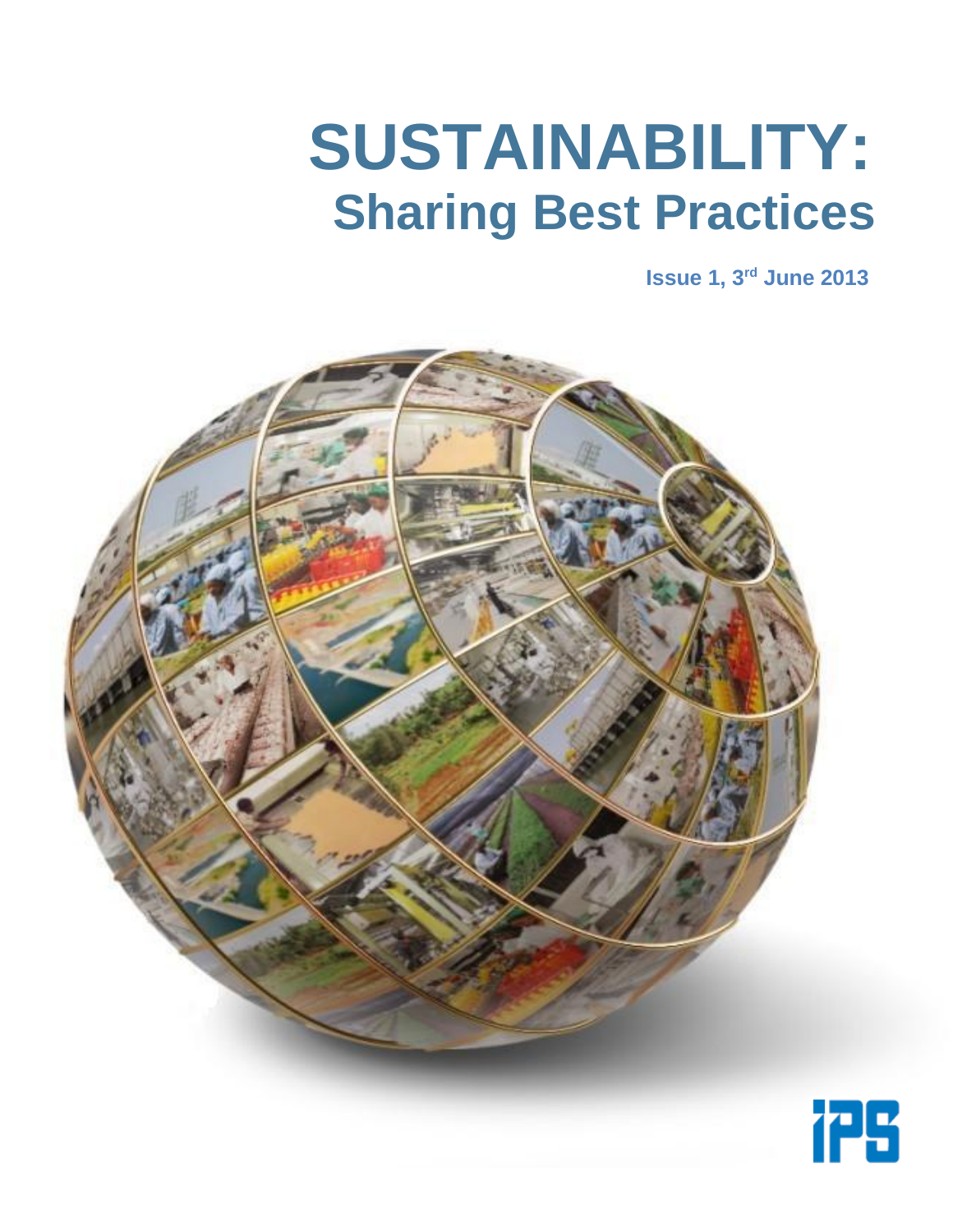**Welcome** to the first edition of the Sustainability: Sharing Best Practices Newsletter for IPS EA!

The aim of this newsletter is to enhance the understanding of the concept of Sustainability and what it entails, as well as act as a vehicle to share knowledge, experiences and best practices for others to learn.

Various companies' practices and activities are showcased, particularly, distilling the lessons learnt and the keys to success in the form of straightforward actionable advice for others to undertake similar initiatives.

Under the context of Sustainability (or integrated CSR), the newsletter draws best practices from both compliance related activities (i.e. activities that need to be undertaken in order to meet mandatory standards and regulations) and 'beyond compliance' activities (i.e. activities that are voluntarily undertaken and go beyond what is legally required).

The layout of newsletter is based on the IBLF Sphere of Influence model, which encapsulates the concept of Sustainability and the holistic approach to enhancing a company's social, environmental and economic responsibility. Subsequent sections will highlight various companies' best practices relating to: the Workplace (i.e. focus on employees), the Environment, the Supply Chain & Marketplace, the Community and, finally, the Enabling Environment.

Read this newsletter with an open mind to reflect and analyse current practices and identify ways to continuously improve!

**Reminder:** *Working Definition of Sustainability* 'Sustainability involves managing the organization's social, environmental and economic impact (on its stakeholders) as an integral part of its core business function, whilst operating ethically and contributing to sustainable development.'

### **CONTENTS**

| Market place & Supply Chain7 |  |
|------------------------------|--|
|                              |  |
| Enabling Environment9        |  |

#### *Sphere of Influence Model*





### **We Have Got The Ball Rolling!**

Leadership and management are paramount for the Sustainability agenda to be successful! Most of the group companies now have sustainability policies in place and committees (or particular department heads) as drivers of this agenda, with senior management on board.

However, the strategic planning of activities remains an area of improvement; therefore, create work plans that have: targets, timelines and allocate resources (financial and human) for effective implementation. It is important to meet as a team and use these plans to monitor and evaluate your progress on a regular basis.

When brainstorming on what initiatives to undertake focus on the holistic approach to sustainability and identify what your various stakeholders' needs are and how you can address them using a win-win approach.

As IPS Group companies, we strive to use compliance aspects as a minimum standard and go a step further. For instance: how do you enhance the health, safety and wellbeing of your employees beyond OSHA requirements? How do you reduce effluent discharge beyond the mandatory NEMA threshold? How can you save costs by enhancing efficiencies and reuse of materials?

When planning activities, determine how you can go that extra mile to enhance your social, environmental and economic impact!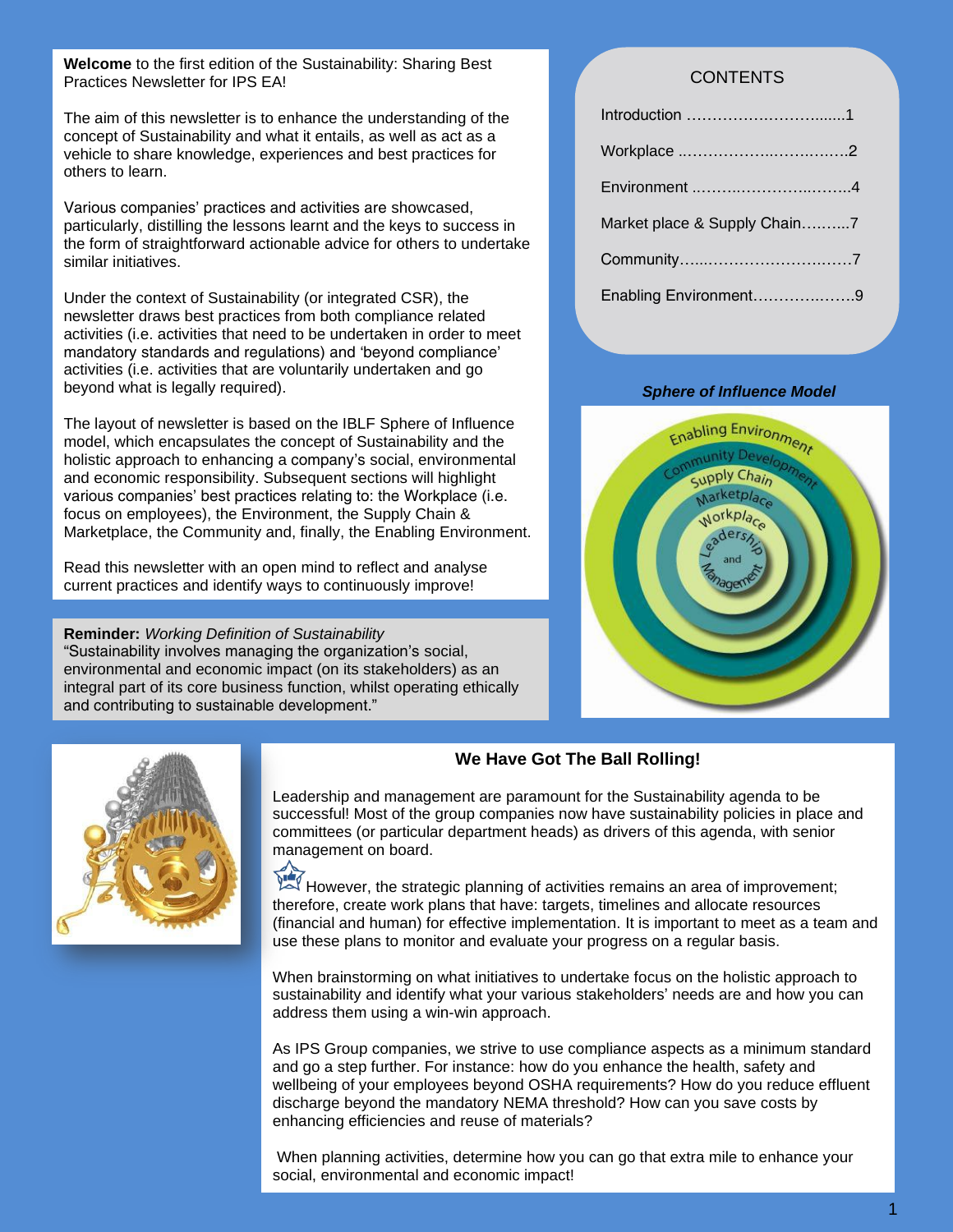# **Workplace - Employees**



### **Health and Safety: Use of Personal Protective Equipment (PPEs)**

Farmers Choice Ltd. places great emphasis on ensuring that their employees are safe and work in a safe environment. The Company has put in measures to eliminate hazards at the workplace, including engineering control, work practice and administrative controls. In this regard, the Company has not only provided the required PPEs but has also ensured that the technical know-how on the need and use of PPEs is disseminated to all staff. This was in recognition that most injuries can be prevented if operators wear the right protective clothing (particularly, protective aprons and gloves) and are trained in the correct use of relevant PPE.

The provision of the necessary PPE is tagged to the hazard exposure within the workplace. Some of the available PPEs include: Goggles, Safety glasses, Helmets, Safety shoes and Self Contained Breathing Apparatus (SCBA). Enforcement of PPE use has improved safety standards at the workplace tremendously. The use of chain gloves in the Butchery, for instance, considerably reduces the incidents of cuts from knives in this section; these gloves are imported at a high cost to the Company. Similarly, SCBA has improved paint spraying work at the company garage and the screens used to ensure isolation of this spraying work has also improved workers safety.

Leadership, trust and support from Management have been the key pillars in developing this safety culture. Purchasing PPEs does incur some initial costs but the tangible (and intangible) benefits that result from availing this equipment far outweigh these costs.

#### **Workplace Wellness Programme**

Due to high external pressure resulting from the emergency status attached to HIV, many companies developed workplace HIV/AIDS programmes in countries where there was an epidemic. Over the years, as the prevalence of other communicable and non-communicable diseases (e.g. cancer, diabetes, etc) continues to increase, these programmes are evolving into Comprehensive Workplace Wellness Programmes. These programmes aim to address employees' physical health as well as their financial and psychosocial wellbeing.

Leather Industries of Kenya (LIK) is one such Company that has successfully adopted this move. LIK currently has a structured programme driven by a core team of trained wellness champions. The programme is tailored to address the employees' needs and resources available. It involves local Civil Society Organisations and ensures connections with local government institutions especially for referral purposes.

Some activities undertaken include:

- Health trainings for peer educators.
- Health education sessions conducted by peer educators or external facilitators for all staff.
- Financial literacy training for all staff.
- Regular VCT services, distribution of condoms and commemoration of World AIDS Day.
- Participating in the AKDN wellness champions' trainings and sharing best practice meetings.

As a result of the programme, workplace productivity and employee morale has increased; stigma and discrimination against various illnesses has reduced and employees recognise the availability of support at the workplace.



*Peer Educator Training at LIK*

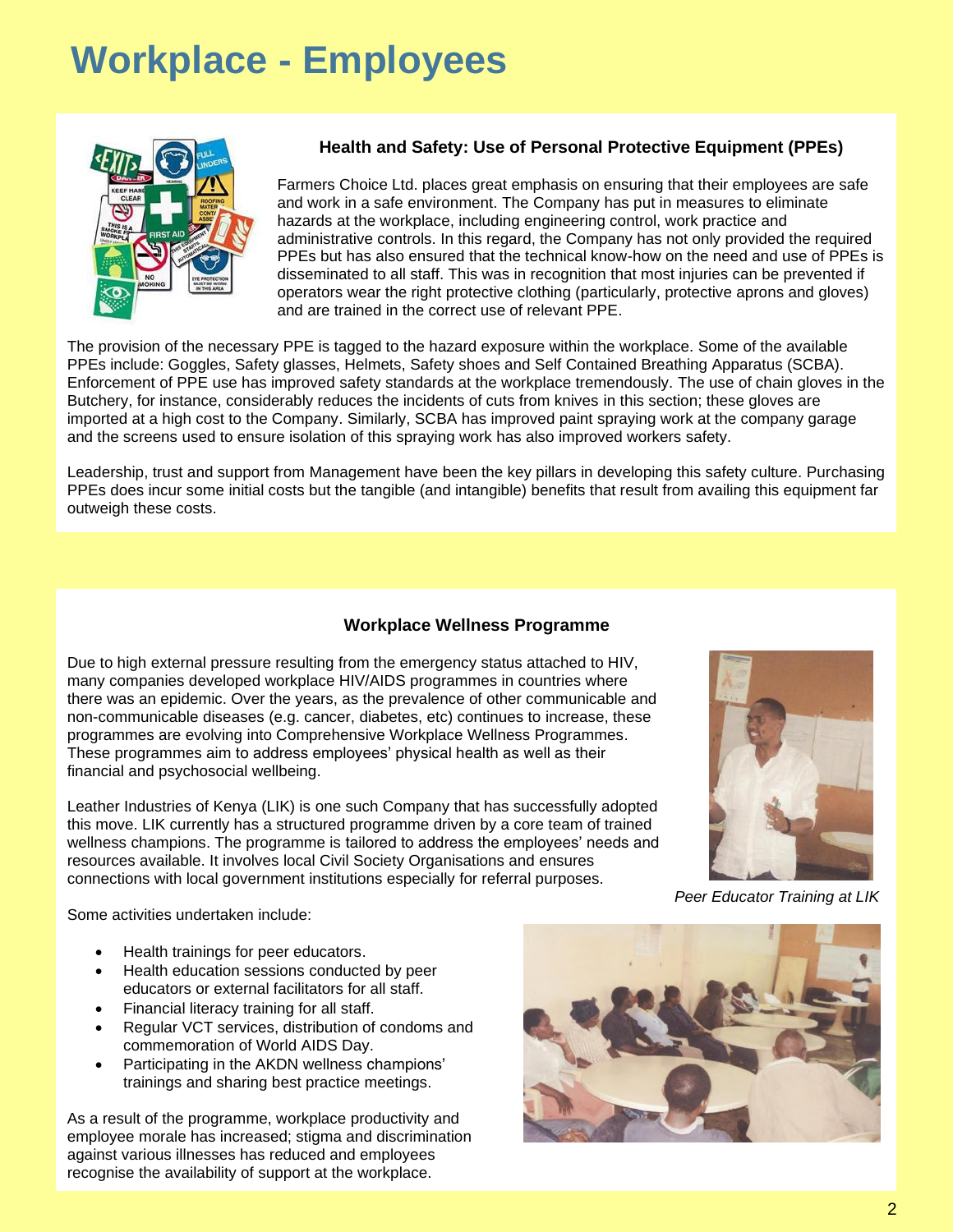### **Caring for our young as We Work**

Amid the increasing need for women to gain employment to supplement household income, the rise in mono-parental families as well as the limited availability of family members (like grandparents) to care for children, the need for good quality child care is on the rise.

Recognising this need amongst its large female workforce, Frigoken Ltd. provides a Crèche facility for its employees' children. The facility maintains a safe, healthy, hygienic and caring environment for children aged 3 years and below.

Apart from the benefit to the parents, provision of quality care during the early years has been proven to significantly influence the holistic development of a child. Neglect and poor care in these years can have long lasting negative effects on a child's development.

Therefore, to promote the social, emotional, cognitive and physical development of children, FKL goes one step further. It ensures that: its staffs are competent and experienced in early childhood development; learning material and infrastructure are sufficient to enhance stimulation; well balanced and nutritious meals are provided; mothers are able to regularly breast feed their children; parental education classes are conducted; and basic health care monitoring is performed on all children.

As a result of establishing this facility, the Company has benefitted from:

- Reduced absenteeism, particularly, attributed to having to stay home to care for children due to unavailability of the temporary caregiver.
- Greater productivity and efficiency as parents are able to concentrate on work knowing their children are safe and well cared for.
- Enhanced commitment and loyalty; thus a lower turnover of employees.





*Kamyn Industries Ltd. Kitchen Garden*

#### **Gaining Value from Underutilised Resources**

Kamyn Industries Ltd., manufacturer of socks and hosiery, is situated in the vicinity of the serene seaport of Mombasa. Behind the manufacturing facility was a tract of land that was underutilised and often prone to idlers - posing a security risk to the Company.

Considering the availability of space, fertile land and water (-as a borehole was already in use by the manufacturing plant-), the Company commenced a *Kitchen Garden* project in 2011. To date, a variety of fruits and vegetables (such as: sugarcane, cassava, pawpaw, watermelons and passion fruit) are grown and distributed for free to employees. This initiative has significantly benefited the staff of Kamyn, as it acts as a motivational tool, lessening their burden of buying these products.

曾 This is an innovative project that was able to effectively utilise existing resources without increasing costs. While at Kamyn the company gardener maintains the garden, staff can also directly volunteer their time to participate in the project. The produce can be given to employees, used in company canteens or donated to charities. Further value can be added by teaching sustainable growing practices, which are transferable and useful in employees' farms.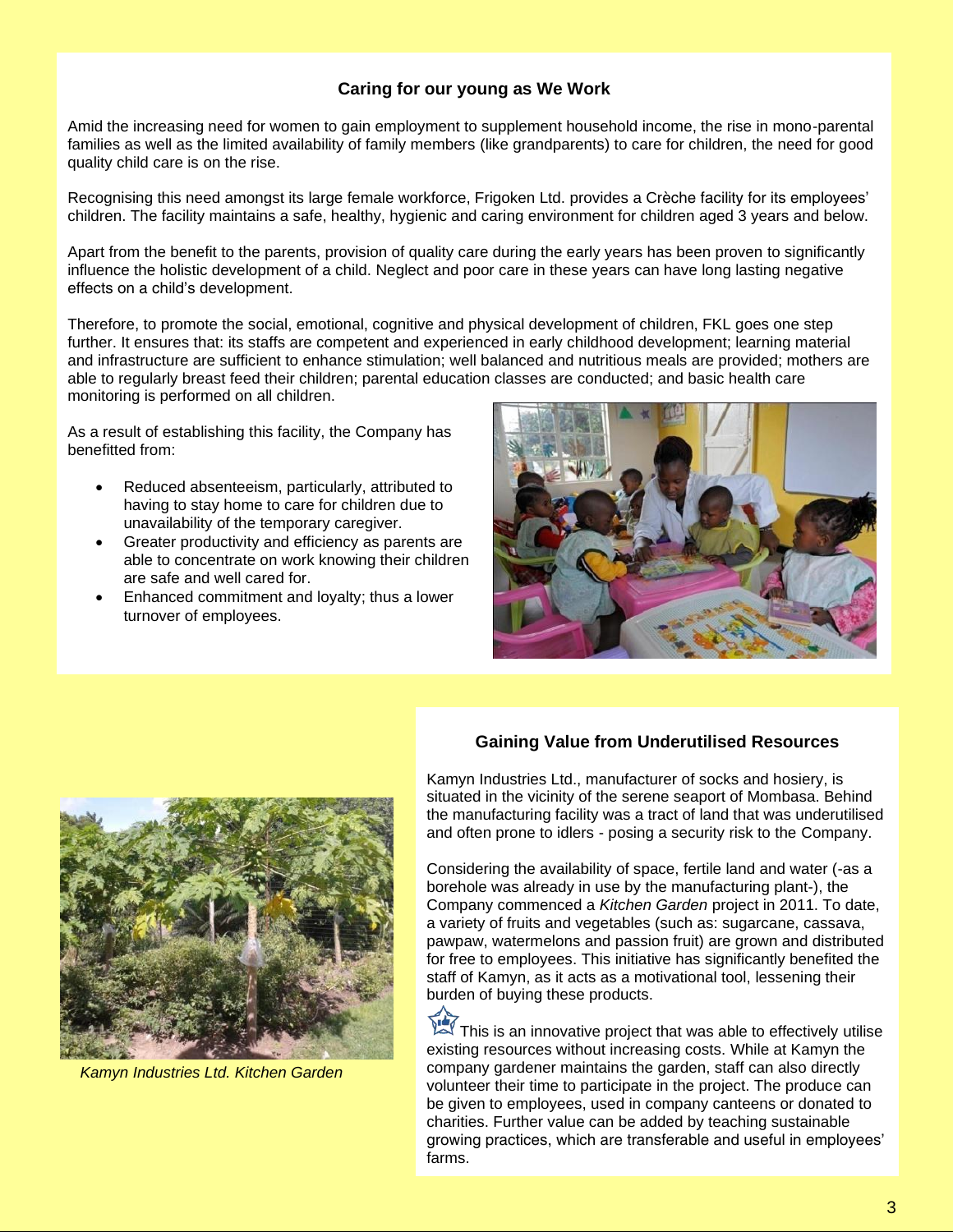## **Environment**

Recalling IPS's working definition of Sustainability, the integration of social, economic and environmental concerns into core business strategy and operations is key to business success and sustainable development. Here are some examples of companies that have undertaken initiatives to embed environmental concerns as part of the company's operations, allowing them to significantly reduce operating costs, enhance their social license to operate and promote a cleaner environment.

#### **Waste Water Management**

Leather tanning, a process of converting raw skins and hides into leather, is often known for its foul odour and effluents. The industries' wastewater contains large quantities of organic and inorganic compounds; including toxic substances such as chromium salts. If effluents are discharged into natural water bodies (directly or indirectly) without appropriate treatment, contamination of the receiving water body can negatively impact aquatic organisms and when used for irrigation purposes can lead to wide spread contamination in the food chain, affecting the soils, crops, livestock, etc.

To enhance the sustainable management of this industry, Leather Industries Uganda (LIU) located in Jinja, a townat the source of the White Nile, has adopted environmentally friendly technologies, such as a chromium recovery and recycling plant. After use, chrome from the factory is pumped to a reactor and precipitated using magnesium oxide. After eight hours the chrome is discharged into a regeneration tank, recovered and pumped back to the factory for reuse.

LIU, also, filters its (chrome free) waste separating the solid residues (small pieces of hides and skins) from the waste water. Waste water flows through sedimentation ponds where it is mixed with lime to solidify and dry. The dried lime sludge is later used as manure. The solid residues (including leather cuttings, trimmings and gross shavings) are stored in wide concrete drying beds, where saw dust is added to reduce the smell and hasten the drying process. The remaining solid residues are burnt to ash at the onsite incinerator to ensure no effluent is released into the water ways.

In addition to these technologies, LIU has planted over 5,000 trees in open spaces by Lake Victoria and has invested in efforts to improve the quality of raw material supplied to the industry. The Company has supported the Uganda Leather and Allied Industries Association to train flayers as well as provide them with appropriate flaying knives.

Whilst these initiatives required additional funding, they have resulted in multiple benefits including: minimal smell, significant reduction in effluents and cost savings. Approximately, USD 50,000 was used to set up LIU's chrome recovery & recycling plant - an investment the Company recouped in one year.

As a best practice in the region, LIU has been visited by senior faculty from Makerere University and officials from the Uganda Cleaner Production Center. Recently LIU was recognized nationally, featuring in the New Vision Newspaper (03/05/13) and is considered a 'friend to Uganda's Wetlands and Lake Victoria'. The link to the article is: <http://www.newvision.co.ug/news/642302-jinja-tannery-makes-difference-in-recycling-waste.html>





*LIU's Chrome Recovery and Recycling Plant*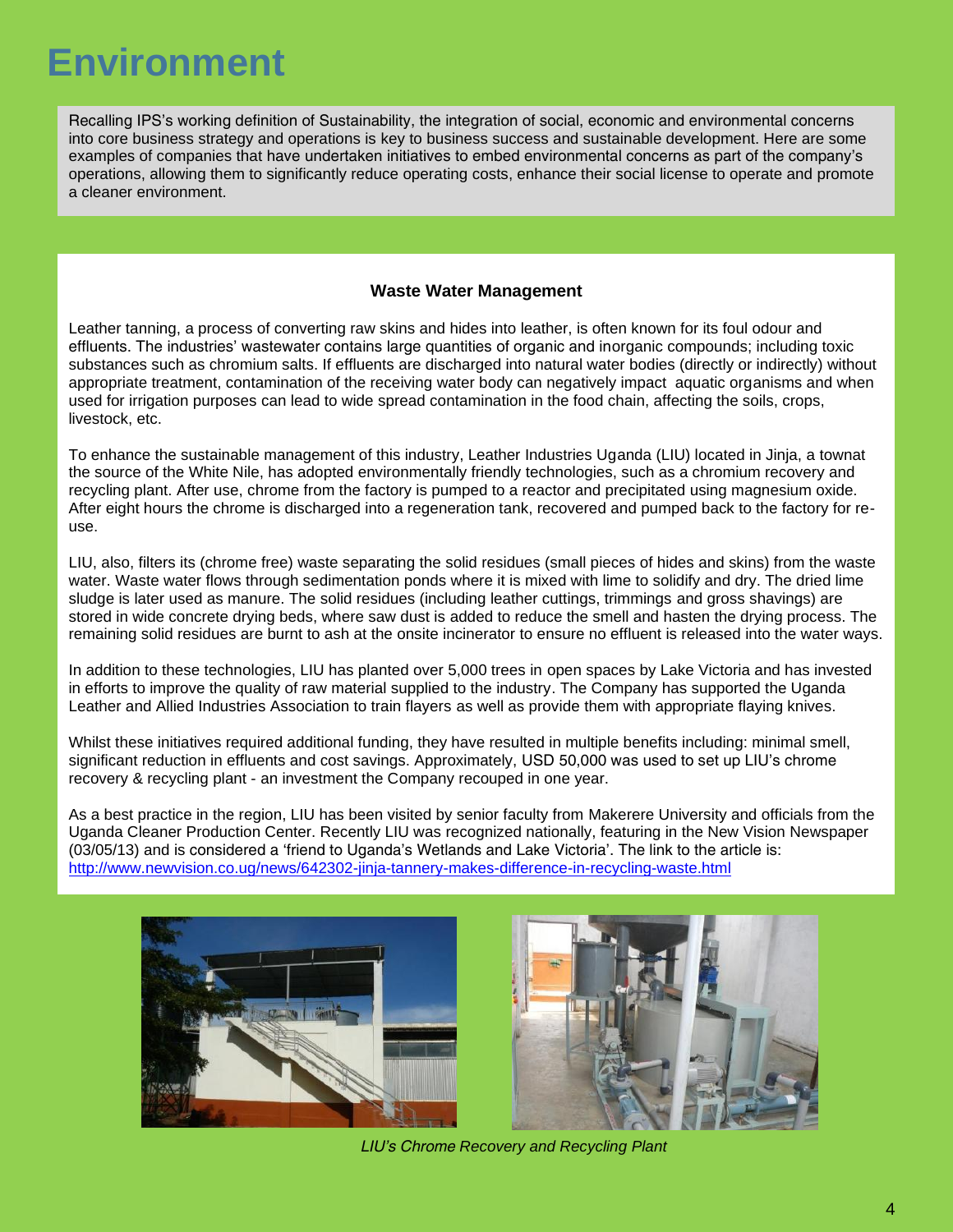#### **Using Waste to Supply Energy Needs**

Farmers Choice Ltd. (FCL) is known for its extensive range of delicious fresh and processed high quality meat products sold locally and internationally. Apart from being the leader in the meat processing industry regionally, FCL takes pride in its environmental stewardship.

At its halal certified beef slaughter/ processing facility (Choice Meats), FCL management has invested in a biogas unit – a unit that converts waste to fuel energy for the boiler.

Approximately 2tonnes of waste (including animal by-products that cannot be further utilized) generated at the slaughter house is recovered, mixed with water from aerobic ponds to form slurry and sent to a 400m<sup>3</sup> digester. Through an anaerobic process, biogas is generated, which is used as a supplement to furnace oil to run the boiler, and further biogas from a clarigester is used in the kitchens for cooking purposes.

Benefits of this 'green' project include:

- Production of a more sustainable fuel (Biogas) used to partially run the boiler and replace cooking gas hence reducing spending on HFO.
- Enhancement of proper, clean and safe slaughterhouse waste management.
- Better air quality by removal of stench from air thereby improving workers' health and safety and enhancing the Company's social license to operate.
- Reduction of GHG emissions by reducing methane emissions from animal waste.



*Choice Meats Ltd's Biogas Unit*



*PFIL's Effluent Treatment Plant*

#### **Safeguarding our Discharges**

Premier Food Industries Limited (PFIL) processes a wide range of products namely, sauces, fruit based drinks, jams, substitute vinegar, honey, fruit juices, syrups and canned vegetables. These products greatly vary in levels of the suspended matter, colour, acidity, temperature, and other parameters. These need to be standardized to ensure compliance with the legal and environmental requirements.

This necessitated the establishment of an Effluent Treatment Plant (ETP), which comprises of a set of lagoons or treatment steps. Raw water with complex parameters is filtered, neutralized, suspended matter removed, disinfected, bleached and finely filtered to produce waste water with acceptable parameters for discharge to the municipal sewer.

As a result of this initiative, the Company is able to comply with legal requirements hence avoiding hefty penalties that may be incurred.

The company plans to explore the possibility of recycling the treated water for use in water closets. This will lead to potential savings in the water costs incurred.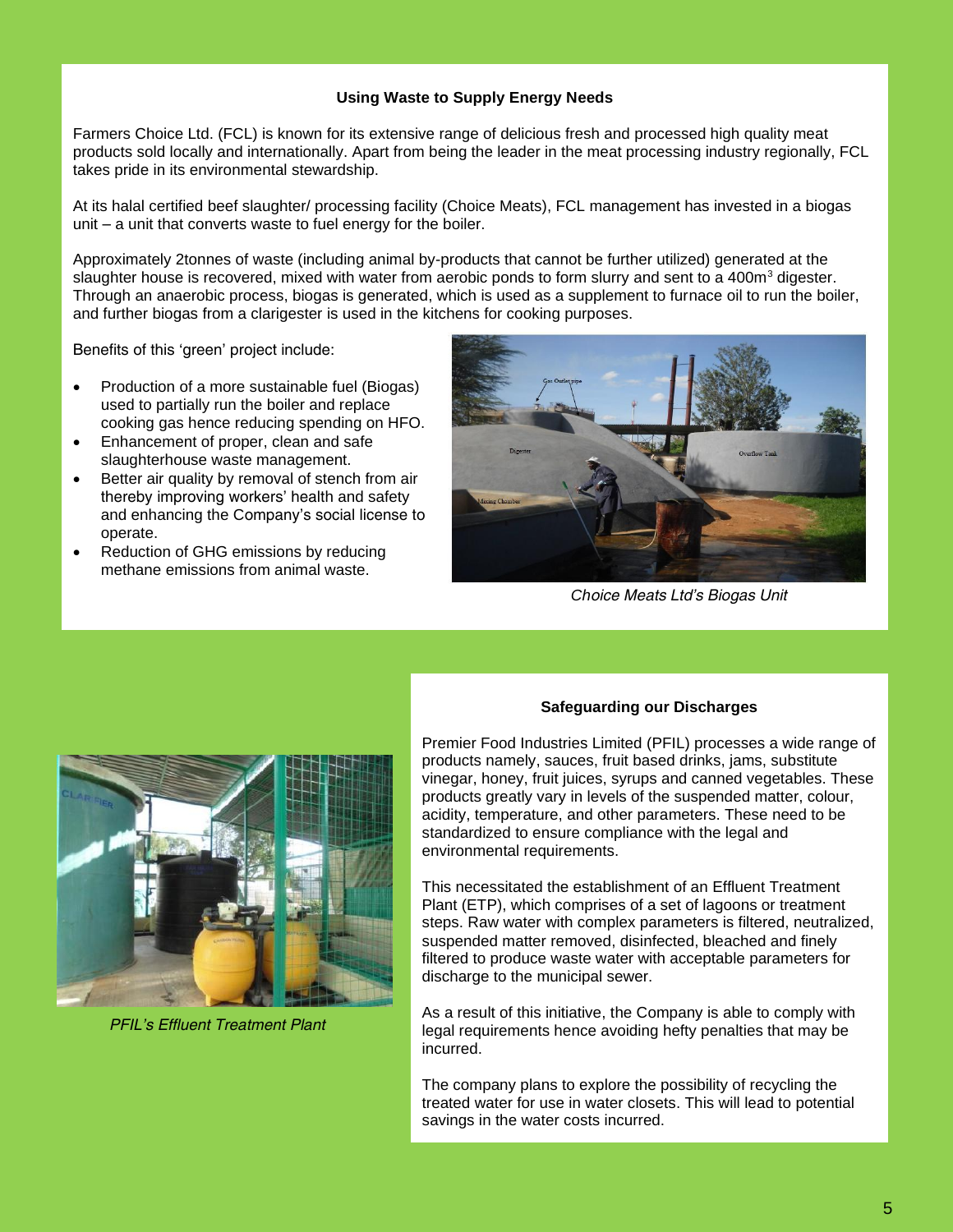



*FKL staff's team effort at Rukenya Dam* 

#### **Towards Enhanced Green Cover and Conservation**

Tree planting is an activity aimed at enhancing green cover and environmental conservation efforts as well as providing an opportunity for staff enlightenment and participation, thereby boosting morale.

Two approaches are commonly used:

- *Onsite*  employees have taken to greening their own workplaces, planting trees within the factory compound. Recent events have taken place at Kenya Litho Ltd. and Farmers Choice Ltd.'s farm (Rosemark) in Limuru.
- *Offsite:* the most recent event was conducted at Rukenya Dam, Kirinyaga County. It was organised by Frigoken Limited (FKL) as part of their efforts to conserve water towers that are a key source of water for irrigation for the out grower communities. Premier Food Industries Ltd (PFIL) and Wire Products Ltd. (WPL) also participated. Wearing brightly coloured company branded tshirts and displaying a positive attitude to conserve the environment, the team of approximately 80 staff from all three companies planted 2,000 tree seedlings of the total 10,000 tree seedlings planted on the site.

Remember, planting the tree is the easy part. We need to make sure that these trees grow! Therefore, when conducting these activities at community level, ensure that the county government officials and the local community are fully engaged from the beginning of the project and take ownership and control of this activity. They will ensure the survival of these seedlings.

In addition, since purchasing seedlings can be quite costly, consider other avenues such as: establishing an in house tree nursery or sponsor existing local tree nursery entrepreneurs (or community groups) with inputs thereby also promoting economic empowerment for the beneficiaries.







*WPL, PFIL & FKL staff partner to plant trees at Rukenya Dam*



*Rosemark's GM provides a brief overview on the importance of tree planting*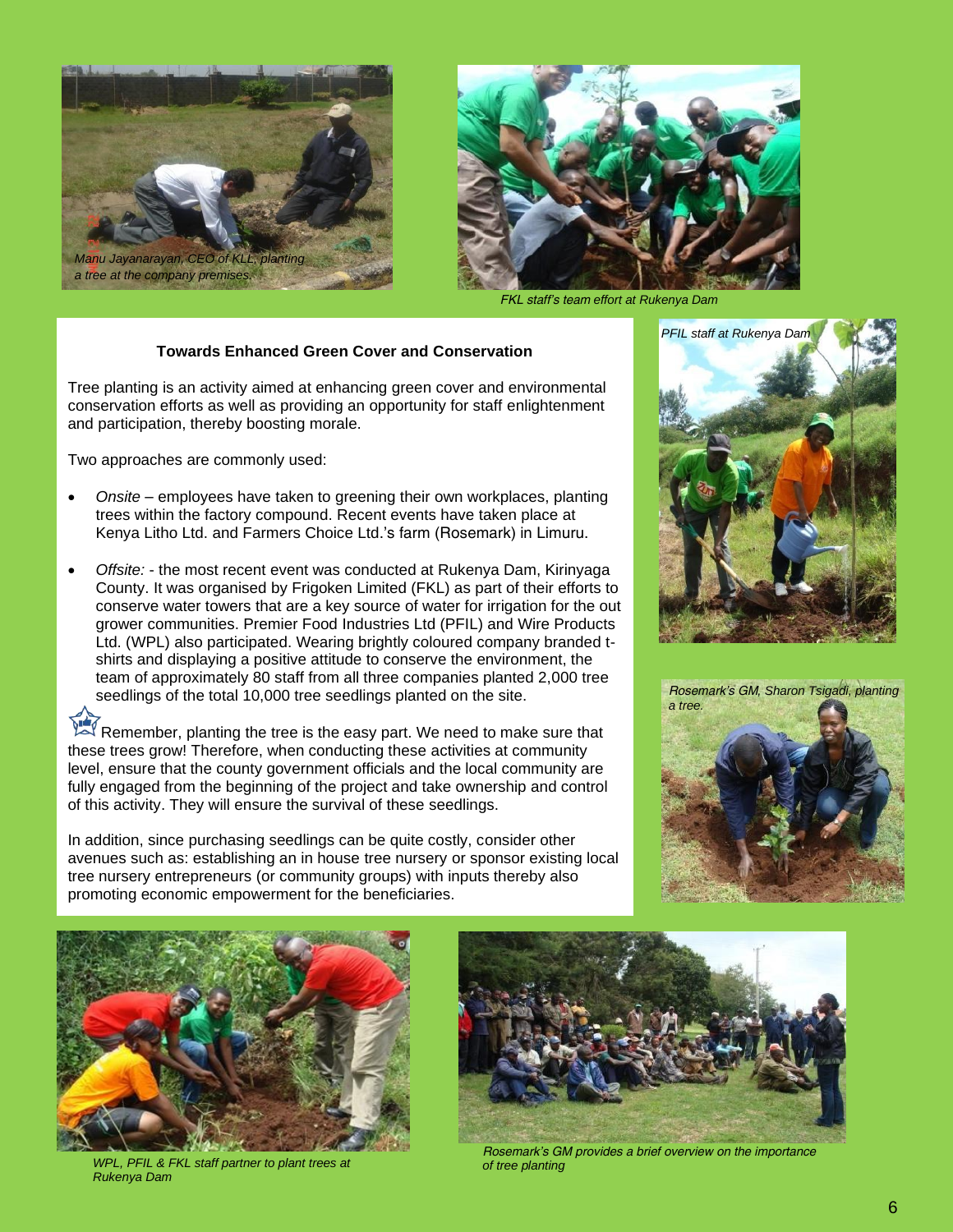# **Market Place & Supply Chain**

### **Ethical Supply Chains**

'Sedex is a not for profit membership organisation dedicated to driving improvements in ethical and responsible business practices in global supply chains.'

Sedex is the largest, secure online database that provides an avenue for members to store, share and report on ethical supply chain data in an open and transparent manner. The data is based on information on 4 key areas: Labour Standards; Health & Safety; Environment; and Business Practices. However, it not a standard setting body, code of conduct or certification.

Sedex currently has over 23,000 members, in over 150 countries worldwide; Allpack Industries Ltd. is one of these members! Allpack's decision to join Sedex has seen the Company benefit in the following ways:

- Opportunities for new business: Being a member, Allpack qualifies to be a potential supplier for other SEDEX member organizations; therefore providing the Company with a competitive edge over nonmembers.
- Provision of an efficient and cost effective way to communicate to all members at one go, as the audit is only conducted once and the report is accessible by all. This avoids the burden of multiple audits, questionnaires, etc.
- An avenue for continuous improvement: --through the process of auditing and reporting as well as the opportunity to access other members information, the Company has learnt various best practices for continuous improvement of internal systems. In doing so, it assists the company: identify and reduce risk; protects the company's reputation and improves supply chain practices.

# **Community**

#### **Taking Up Our Place in Our Communities**

International Women's Day is observed every year on the  $8<sup>th</sup>$  of March to remember the struggle of women throughout the world. In Uganda, this day is a public holiday with a series of commemorative events taking place across the country.

Kampala Pharmaceutical Industries Ltd. (KPI) joined in these celebrations. Despite being a day where people can take advantage of staying in or lazing around the house, a group of employees from KPI chose to commemorate the day by organising and participating in a Cleanup activity at Naguru Hospital, focusing primarily on the Maternity and Children's wards.

To organize this event, initial meetings were held with the management team of the hospital to introduce KPI as key pharmaceutical player within the country. Employees thereafter volunteered their time and effort.

Apart from a clean hospital environment, the beneficiaries were also given free basic items, including soap, sugar and babies clothes.

The Company was able to use this as an opportunity: to create awareness about its business and products to potential customers; demonstrate its commitment to quality healthcare and the wellbeing of the community as well as strengthen team work and employee motivation. This activity contributes towards enhancing KPI's social license to operate.



*Female KPI staff at the Clean up activity*

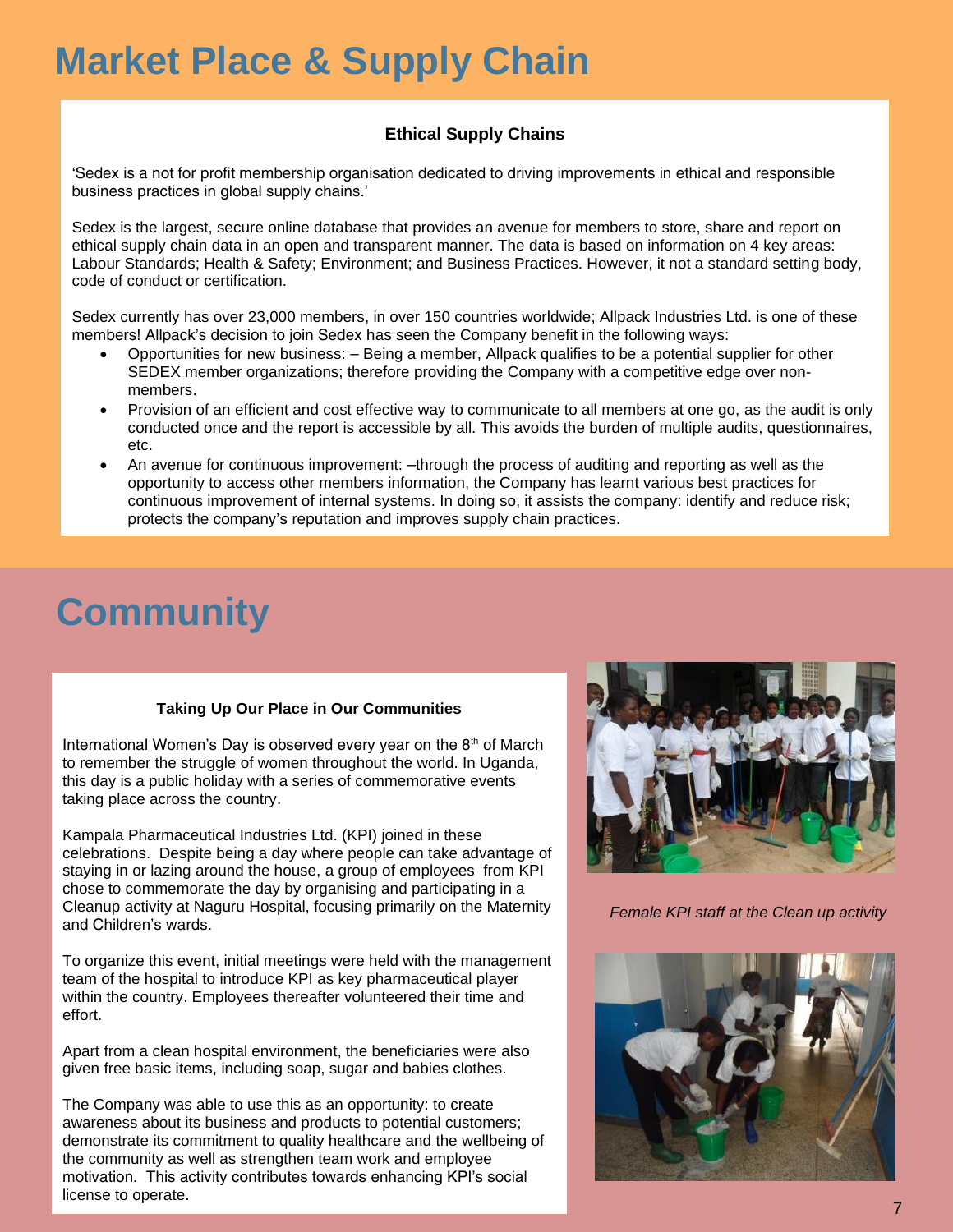#### **Engaging Stakeholders Particularly the Local Community**

Bujagali Energy Limited (BEL), in October 2012, commissioned the 250MW Bujagali Hydropower Plant on the Victoria Nile in Jinja that supplies approximately 50% of the Uganda's electricity needs.

Due to the nature of this project, a Social and Environmental Assessment (SEA) was conducted initially to ensure that the project was designed and developed in a manner that reduced the project's negative social and environmental effects and maximized project benefits. The assessment, and subsequent design of the Resettlement and Community Development Action Plan, heavily relied on an extensive and continuous consultation process with key stakeholders (including: government agencies, community leaders, affected villages, civil society organizations amongst others).

Early stakeholder engagement allowed for:

- An opportunity to create awareness about the project ,facilitate buyin and support for the project there by building strong relationships based on trust, mutual respect and understanding;
- Early interactions that assisted in predicting potential challenges and risks, as well as generating ideas on the project design;
- Development of a relationship that would be of benefit during challenging times i.e. if a conflict or crisis arouse and an established relationship was absent, it could put the project at an immediate disadvantage when trying to manage the situation.



This important process has enabled the Company engage in a multitude of successful long term activities addressing the local communities' needs in the areas of health, economic empowerment, education, agriculture and environment.

When embarking on community initiatives first identify the key stakeholders and the relevant strategies for<br>A When embarking on community initiatives first identify the key stakeholders and avenue to seek feedback and engagement. Remember, when gauging (external) stakeholder concerns a good avenue to seek feedback and communicate messages is through the workforce as a considerable proportion is often from these communities. Moreover, representatives from the staff can be 'champions' in building relationships with the local communities. Regular engagement with local communities can improve the Company's understanding and appreciation of the communities' needs and expectations facilitating proactive management of any opportunities, issues and risks that may arise.

### **Enabling Environment**

#### **Towards a Better Society**

The local media engaged Kampala Pharmaceutical Industries Ltd. (KPI)'s CEO, Mr.Nazeem Mohamed, to provide: an overview of the Company's workforce and motivation, key features to its success and the industry's challenges. Notably, Mr. Mohamed took this opportunity to also advise the institutions of higher learning to teach more practical knowledge and skills to their graduates.

The problem that Mr. Mohamed addresses is echoed by many of the companies in the group. The common complaint is that the transition from education to work for young graduates is time consuming and expensive requiring extensive inductions and on-job training. Companies want employees who can 'hit the ground running'.

But who better than a potential employer to inform young graduates on how to be better equipped for the job market. Engaging the media is one example to stimulate discussion and provide guidance. Other avenues may be through: engaging directly with local higher learning institutions as well as promoting opportunities for students to access workbased learning by offering internships, attachments/ traineeships, etc – this enables young people to gain work experience which employers keenly seek out during the recruitment process.

Recognising that the future success of companies depends on young people, identify ways to facilitate more practically skilled future employees.